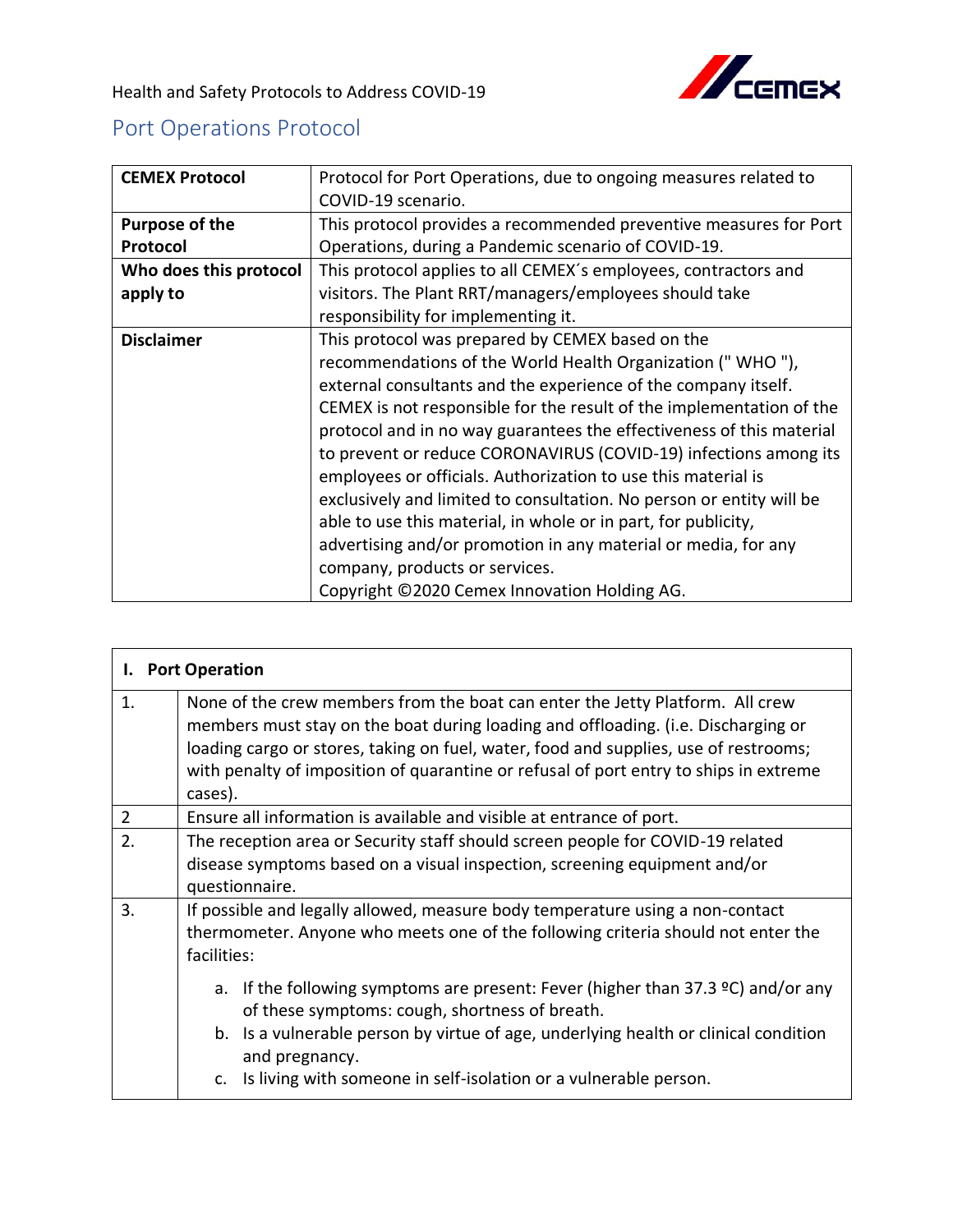

|      | I. Port Operation                                                                                                                                                                                                                                                                                                                                                  |  |  |
|------|--------------------------------------------------------------------------------------------------------------------------------------------------------------------------------------------------------------------------------------------------------------------------------------------------------------------------------------------------------------------|--|--|
| 4.   | All personnel must always have COVID-PPE (COVID-PPE could include gloves, Face<br>masks, goggles or a face shield, and gowns) equipped, especially respiratory<br>protection/eye goggles/gloves.                                                                                                                                                                   |  |  |
| 5.   | Ensure that all areas where people would line up is clearly labelled with bright<br>Markers 2 meters (6 feet) apart (i.e. Sinks, Canteen entrance, Clocking area, Stores).                                                                                                                                                                                         |  |  |
| 6.   | Ships should develop a written outbreak management plan. The leaders of the port<br>could require this document. Seafarers on board should have knowledge of the<br>outbreak management plan and implement it as required.                                                                                                                                         |  |  |
| 7.   | Working shifts should be reduced to minimum.                                                                                                                                                                                                                                                                                                                       |  |  |
| 8.   | Safety Meetings should be done in designated areas, those areas should be in open<br>space, following the next rules: should keep 2 meters (6 feet) distance, no more than<br>5 persons at a time for toolbox meeting.                                                                                                                                             |  |  |
| 9.   | Seafarers (and passengers) should be encouraged to cover their nose and mouth with<br>a disposable tissue when sneezing, coughing, wiping and blowing the nose then<br>dispose of the used tissue immediately or to cover their face with the crook of their<br>elbow If no tissue Is available. All used tissues should be disposed promptly into a<br>waste bin. |  |  |
| 10.  | Hand Sanitization Station should be available on Jetty/Packing and Loading/Front<br>Gate/Exit.                                                                                                                                                                                                                                                                     |  |  |
| 11.  | A thorough cleaning scheme must be in place for area to ensure these areas are free<br>from potential COVID-19.                                                                                                                                                                                                                                                    |  |  |
| 11.1 | Increase the cleaning and disinfecting activities frequency for all the areas where<br>people have direct and constant contact (i.e. Chairs, desks, doors, etc.).                                                                                                                                                                                                  |  |  |
| 11.2 | Clean and disinfect all PPE (i.e. Helmet, gloves, boots, safety best, etc.).                                                                                                                                                                                                                                                                                       |  |  |
| 12.  | Ensure that toilets are provided with paper towels or tissues and that there is a no-<br>touch disposal receptacle.                                                                                                                                                                                                                                                |  |  |
| 13.  | Port health authorities will conduct risk assessments to identify all contacts, and issue<br>instructions to follow until laboratory results are available                                                                                                                                                                                                         |  |  |
|      | a. All close contacts should either complete the legal document and remain in their<br>cabins or at a facility ashore and follow the competent authority's instructions<br>until laboratory results are available<br>b. The forms should contain contact details and locations where the suspect case                                                              |  |  |
|      | will stay for the following 14 days.<br>All close contacts should be informed about the suspect case on board.<br>$\mathsf{C}$ .                                                                                                                                                                                                                                   |  |  |
| 14.  | If the laboratory examination results are positive:                                                                                                                                                                                                                                                                                                                |  |  |
|      | a. All close contacts should be quarantined for 14 days; and the patient should<br>disembark and be isolated ashore in accordance with the competent authority's<br>instructions.                                                                                                                                                                                  |  |  |